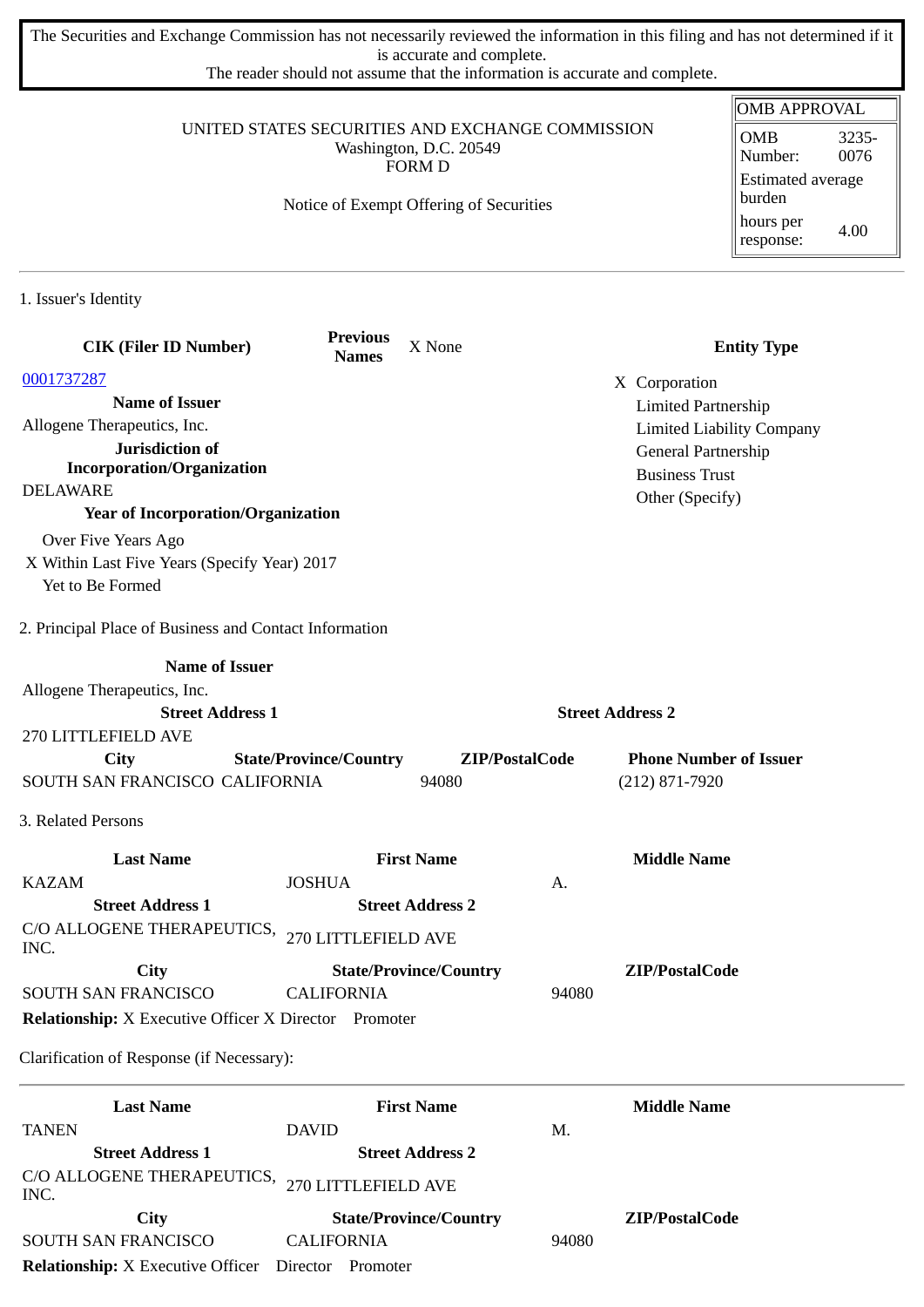Clarification of Response (if Necessary):

| <b>Last Name</b>                                           | <b>First Name</b>             | <b>Middle Name</b> |
|------------------------------------------------------------|-------------------------------|--------------------|
| <b>BELLDEGRUN</b>                                          | <b>ARIE</b>                   |                    |
| <b>Street Address 1</b>                                    | <b>Street Address 2</b>       |                    |
| C/O ALLOGENE THERAPEUTICS,<br>INC.                         | 270 LITTLEFIELD AVE           |                    |
| City                                                       | <b>State/Province/Country</b> | ZIP/PostalCode     |
| <b>SOUTH SAN FRANCISCO</b>                                 | <b>CALIFORNIA</b>             | 94080              |
| Relationship: Executive Officer X Director Promoter        |                               |                    |
| Clarification of Response (if Necessary):                  |                               |                    |
| <b>Last Name</b>                                           | <b>First Name</b>             | <b>Middle Name</b> |
| <b>BONDERMAN</b>                                           | <b>DAVID</b>                  |                    |
| <b>Street Address 1</b>                                    | <b>Street Address 2</b>       |                    |
| C/O ALLOGENE THERAPEUTICS,<br>INC.                         | 270 LITTLEFIELD AVE           |                    |
| <b>City</b>                                                | <b>State/Province/Country</b> | ZIP/PostalCode     |
| SOUTH SAN FRANCISCO                                        | <b>CALIFORNIA</b>             | 94080              |
| <b>Relationship:</b> Executive Officer X Director Promoter |                               |                    |
| Clarification of Response (if Necessary):                  |                               |                    |
| <b>Last Name</b>                                           | <b>First Name</b>             | <b>Middle Name</b> |
| <b>CHANG</b>                                               | <b>DAVID</b>                  |                    |
| <b>Street Address 1</b><br>C/O ALLOGENE THERAPEUTICS,      | <b>Street Address 2</b>       |                    |
| INC.                                                       | 270 LITTLEFIELD AVE           |                    |
| <b>City</b>                                                | <b>State/Province/Country</b> | ZIP/PostalCode     |
| SOUTH SAN FRANCISCO                                        | <b>CALIFORNIA</b>             | 94080              |
| <b>Relationship:</b> Executive Officer X Director Promoter |                               |                    |
| Clarification of Response (if Necessary):                  |                               |                    |
| <b>Last Name</b>                                           | <b>First Name</b>             | <b>Middle Name</b> |
| ABRAHAM                                                    | <b>ROBERT</b>                 |                    |
| <b>Street Address 1</b>                                    | <b>Street Address 2</b>       |                    |
| C/O ALLOGENE THERAPEUTICS,<br>INC.                         | 270 LITTLEFIELD AVE           |                    |
| City                                                       | <b>State/Province/Country</b> | ZIP/PostalCode     |
| SOUTH SAN FRANCISCO                                        | <b>CALIFORNIA</b>             | 94080              |
| <b>Relationship:</b> Executive Officer X Director Promoter |                               |                    |
| Clarification of Response (if Necessary):                  |                               |                    |
| <b>Last Name</b>                                           | <b>First Name</b>             | <b>Middle Name</b> |
| <b>DEYOUNG</b>                                             | <b>JOHN</b>                   |                    |
| <b>Street Address 1</b>                                    | <b>Street Address 2</b>       |                    |
| C/O ALLOGENE THERAPEUTICS,<br>INC.                         | 270 LITTLEFIELD AVE           |                    |
| <b>City</b>                                                | <b>State/Province/Country</b> | ZIP/PostalCode     |
| SOUTH SAN FRANCISCO                                        | <b>CALIFORNIA</b>             | 94080              |
| Relationship: Executive Officer X Director Promoter        |                               |                    |
| Clarification of Response (if Necessary):                  |                               |                    |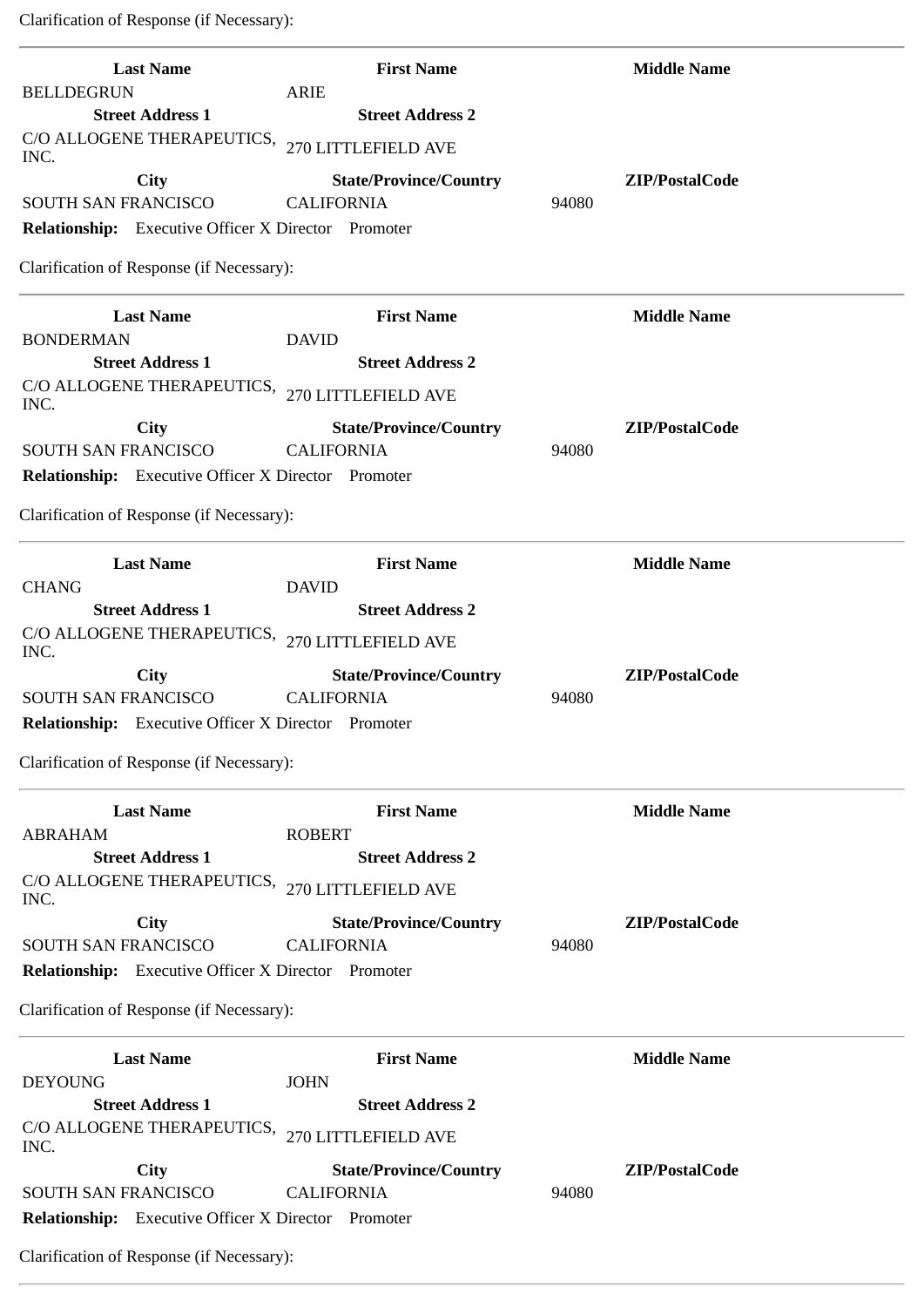| <b>Last Name</b>                                           | <b>First Name</b>             | <b>Middle Name</b>        |
|------------------------------------------------------------|-------------------------------|---------------------------|
| <b>HUMER</b>                                               | <b>FRANZ</b>                  |                           |
| <b>Street Address 1</b>                                    | <b>Street Address 2</b>       |                           |
| C/O ALLOGENE THERAPEUTICS,<br>INC.                         | 270 LITTLEFIELD AVE           |                           |
| <b>City</b>                                                | <b>State/Province/Country</b> | ZIP/PostalCode            |
| SOUTH SAN FRANCISCO                                        | <b>CALIFORNIA</b>             | 94080                     |
| Relationship: Executive Officer X Director Promoter        |                               |                           |
| Clarification of Response (if Necessary):                  |                               |                           |
| <b>Last Name</b>                                           | <b>First Name</b>             | <b>Middle Name</b>        |
| <b>SISITSKY</b>                                            | TODD                          |                           |
| <b>Street Address 1</b>                                    | <b>Street Address 2</b>       |                           |
| C/O ALLOGENE THERAPEUTICS,<br>INC.                         | 270 LITTLEFIELD AVE           |                           |
| City                                                       | <b>State/Province/Country</b> | ZIP/PostalCode            |
| SOUTH SAN FRANCISCO                                        | <b>CALIFORNIA</b>             | 94080                     |
| Relationship: Executive Officer X Director Promoter        |                               |                           |
| Clarification of Response (if Necessary):                  |                               |                           |
| <b>Last Name</b>                                           | <b>First Name</b>             | <b>Middle Name</b>        |
| <b>WITTE</b>                                               | <b>OWEN</b>                   |                           |
| <b>Street Address 1</b>                                    | <b>Street Address 2</b>       |                           |
| C/O ALLOGENE THERAPEUTICS,<br>INC.                         | 270 LITTLEFIELD AVE           |                           |
| City                                                       | <b>State/Province/Country</b> | ZIP/PostalCode            |
|                                                            |                               |                           |
| <b>SOUTH SAN FRANCISCO</b>                                 | <b>CALIFORNIA</b>             | 94080                     |
| <b>Relationship:</b> Executive Officer X Director Promoter |                               |                           |
| Clarification of Response (if Necessary):                  |                               |                           |
| 4. Industry Group                                          |                               |                           |
|                                                            |                               |                           |
| Agriculture                                                | <b>Health Care</b>            | Retailing                 |
| <b>Banking &amp; Financial Services</b>                    | X Biotechnology               | Restaurants               |
| <b>Commercial Banking</b><br>Insurance                     | <b>Health Insurance</b>       | Technology                |
| Investing                                                  | Hospitals & Physicians        | Computers                 |
| <b>Investment Banking</b>                                  | Pharmaceuticals               | Telecommunications        |
| Pooled Investment Fund                                     | Other Health Care             | Other Technology          |
| Is the issuer registered as                                | Manufacturing                 | <b>Travel</b>             |
| an investment company under                                | <b>Real Estate</b>            | Airlines & Airports       |
| the Investment Company<br>Act of 1940?                     | Commercial                    | Lodging & Conventions     |
| Yes<br>N <sub>o</sub>                                      | Construction                  | Tourism & Travel Services |
| Other Banking & Financial Services                         | <b>REITS &amp; Finance</b>    | Other Travel              |
| <b>Business Services</b>                                   | Residential                   | Other                     |
| Energy                                                     | <b>Other Real Estate</b>      |                           |
| Coal Mining                                                |                               |                           |
| <b>Electric Utilities</b>                                  |                               |                           |
| <b>Energy Conservation</b>                                 |                               |                           |
| <b>Environmental Services</b>                              |                               |                           |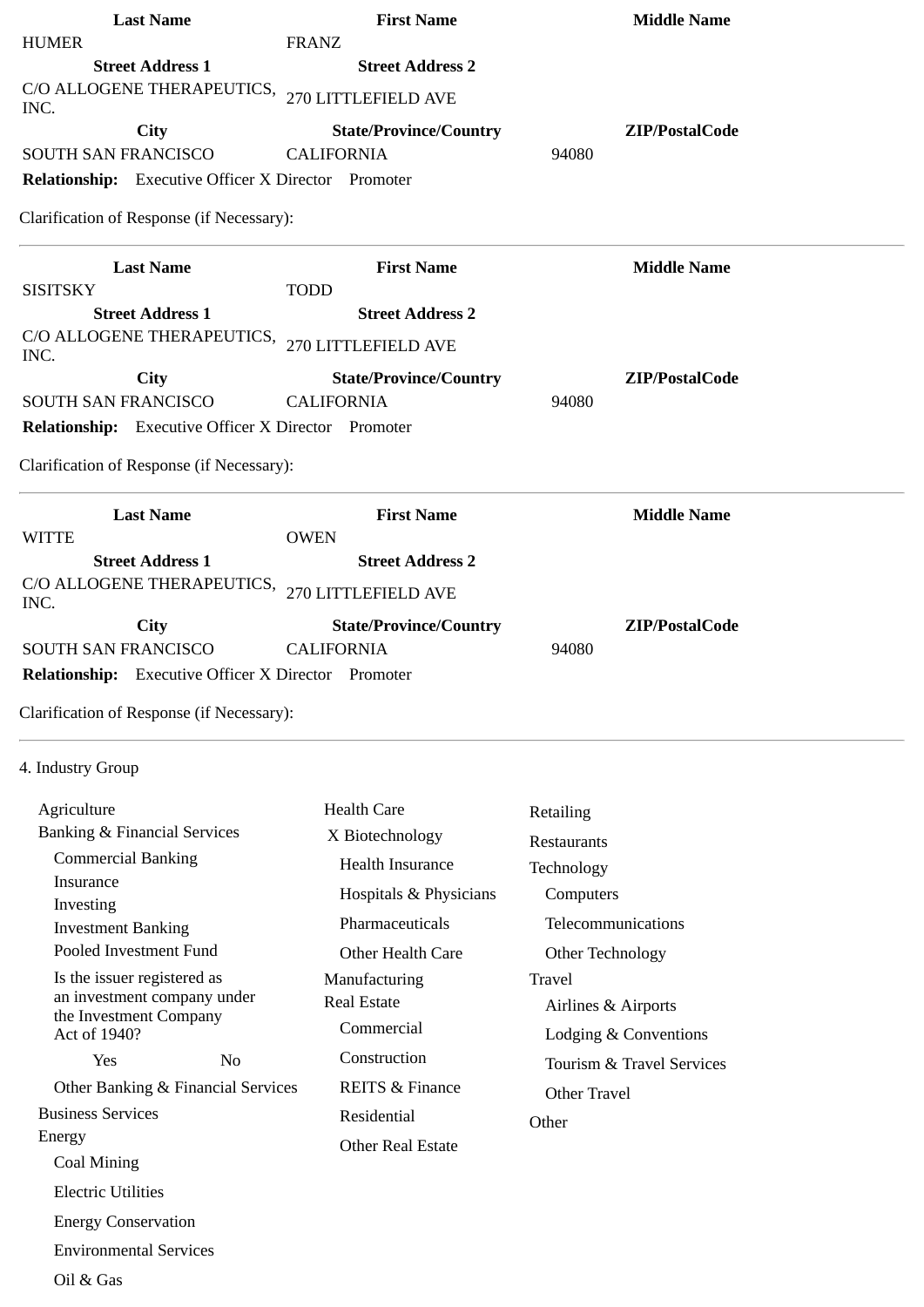## Other Energy

5. Issuer Size

| <b>OR</b> | <b>Aggregate Net Asset Value Range</b> |
|-----------|----------------------------------------|
|           | No Aggregate Net Asset Value           |
|           | $$1 - $5,000,000$                      |
|           | \$5,000,001 - \$25,000,000             |
|           | $$25,000,001 - $50,000,000$            |
|           | \$50,000,001 - \$100,000,000           |
|           | Over \$100,000,000                     |
|           | Decline to Disclose                    |
|           | Not Applicable                         |
|           |                                        |

6. Federal Exemption(s) and Exclusion(s) Claimed (select all that apply)

|                                            | Investment Company Act Section 3(c) |                    |  |
|--------------------------------------------|-------------------------------------|--------------------|--|
| Rule $504(b)(1)$ (not (i), (ii) or (iii))  | Section $3(c)(1)$                   | Section $3(c)(9)$  |  |
| Rule 504 (b) $(1)(i)$                      | Section $3(c)(2)$                   | Section $3(c)(10)$ |  |
| Rule 504 (b) $(1)(ii)$                     | Section $3(c)(3)$                   | Section $3(c)(11)$ |  |
| Rule 504 (b) $(1)(iii)$<br>$X$ Rule 506(b) | Section $3(c)(4)$                   | Section $3(c)(12)$ |  |
| Rule $506(c)$                              | Section $3(c)(5)$                   | Section $3(c)(13)$ |  |
| Securities Act Section 4(a)(5)             | Section $3(c)(6)$                   | Section $3(c)(14)$ |  |
|                                            | Section $3(c)(7)$                   |                    |  |

7. Type of Filing

|           | X New Notice Date of First Sale 2018-04-06 First Sale Yet to Occur |  |
|-----------|--------------------------------------------------------------------|--|
| Amendment |                                                                    |  |

8. Duration of Offering

Does the Issuer intend this offering to last more than one year? Yes X No

9. Type(s) of Securities Offered (select all that apply)

| X Equity                                                                                       | Pooled Investment Fund Interests   |
|------------------------------------------------------------------------------------------------|------------------------------------|
| Debt                                                                                           | Tenant-in-Common Securities        |
| Option, Warrant or Other Right to Acquire Another Security                                     | <b>Mineral Property Securities</b> |
| Security to be Acquired Upon Exercise of Option, Warrant or<br>Other Right to Acquire Security | Other (describe)                   |

10. Business Combination Transaction

Is this offering being made in connection with a business combination transaction, such as Yes X No<br>a merger, acquisition or exchange offer?

Clarification of Response (if Necessary):

11. Minimum Investment

Minimum investment accepted from any outside investor \$0 USD

12. Sales Compensation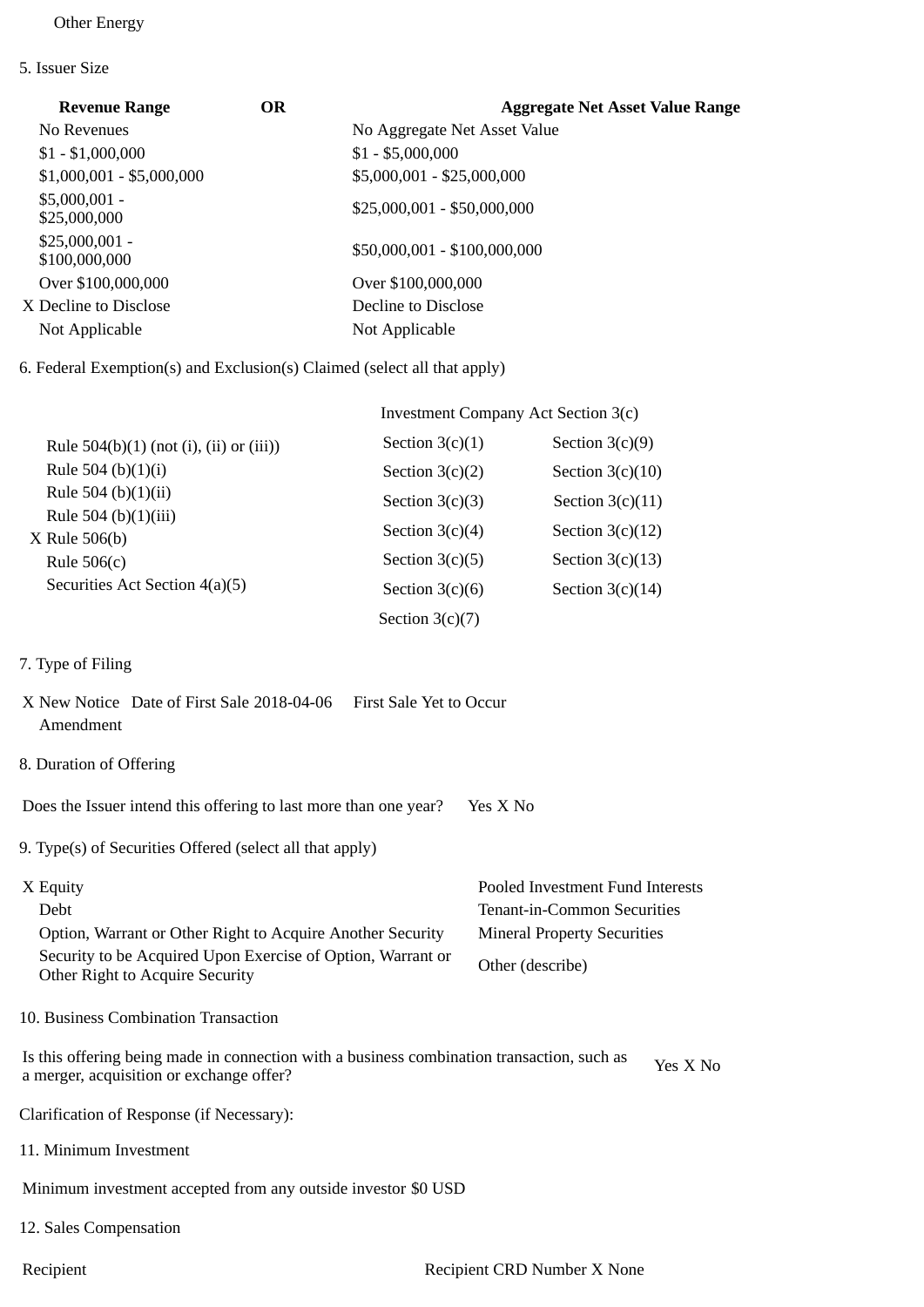| (Associated) Broker or Dealer X None<br><b>Street Address 1</b>                                   |                                    | (Associated) Broker or Dealer CRD Number X None<br><b>Street Address 2</b> |                 |
|---------------------------------------------------------------------------------------------------|------------------------------------|----------------------------------------------------------------------------|-----------------|
| City                                                                                              |                                    | State/Province/Country                                                     | ZIP/Postal Code |
| State(s) of Solicitation (select all that apply)<br>Check "All States" or check individual States | All States                         | Foreign/non-US                                                             |                 |
| 13. Offering and Sales Amounts                                                                    |                                    |                                                                            |                 |
| <b>Total Offering Amount</b>                                                                      | \$411,770,409 USD or<br>Indefinite |                                                                            |                 |
| Total Amount Sold                                                                                 | \$411,770,409 USD                  |                                                                            |                 |
| Total Remaining to be Sold                                                                        | \$0 USD or<br>Indefinite           |                                                                            |                 |
| Clarification of Response (if Necessary):                                                         |                                    |                                                                            |                 |

The consideration for \$111,770,405 of the total offering amount was non-cash consideration, and the consideration for \$150,000,002 of the total offering amount was capital commitments.

## 14. Investors

Select if securities in the offering have been or may be sold to persons who do not qualify as accredited investors, and enter the number of such non-accredited investors who already have invested in the offering. Regardless of whether securities in the offering have been or may be sold to persons who do not qualify as accredited investors, enter the total number of investors who already have invested in the offering:

15. Sales Commissions & Finder's Fees Expenses

Provide separately the amounts of sales commissions and finders fees expenses, if any. If the amount of an expenditure is not known, provide an estimate and check the box next to the amount.

23

| <b>Sales Commissions</b> | \$0 USD Estimate |
|--------------------------|------------------|
| Finders' Fees            | \$0 USD Estimate |

Clarification of Response (if Necessary):

## 16. Use of Proceeds

Provide the amount of the gross proceeds of the offering that has been or is proposed to be used for payments to any of the persons required to be named as executive officers, directors or promoters in response to Item 3 above. If the amount is unknown, provide an estimate and check the box next to the amount.

\$0 USD Estimate

Clarification of Response (if Necessary):

Signature and Submission

Please verify the information you have entered and review the Terms of Submission below before signing and clicking SUBMIT below to file this notice.

## Terms of Submission

In submitting this notice, each issuer named above is:

- Notifying the SEC and/or each State in which this notice is filed of the offering of securities described and undertaking to furnish them, upon written request, in the accordance with applicable law, the information furnished to offerees.\*
- Irrevocably appointing each of the Secretary of the SEC and, the Securities Administrator or other legally designated officer of the State in which the issuer maintains its principal place of business and any State in which this notice is filed, as its agents for service of process, and agreeing that these persons may accept service on its behalf, of any notice, process or pleading, and further agreeing that such service may be made by registered or certified mail, in any Federal or state action, administrative proceeding, or arbitration brought against the issuer in any place subject to the jurisdiction of the United States, if the action, proceeding or arbitration (a) arises out of any activity in connection with the offering of securities that is the subject of this notice, and (b) is founded, directly or indirectly, upon the provisions of: (i) the Securities Act of 1933, the Securities Exchange Act of 1934, the Trust Indenture Act of 1939, the Investment Company Act of 1940, or the Investment